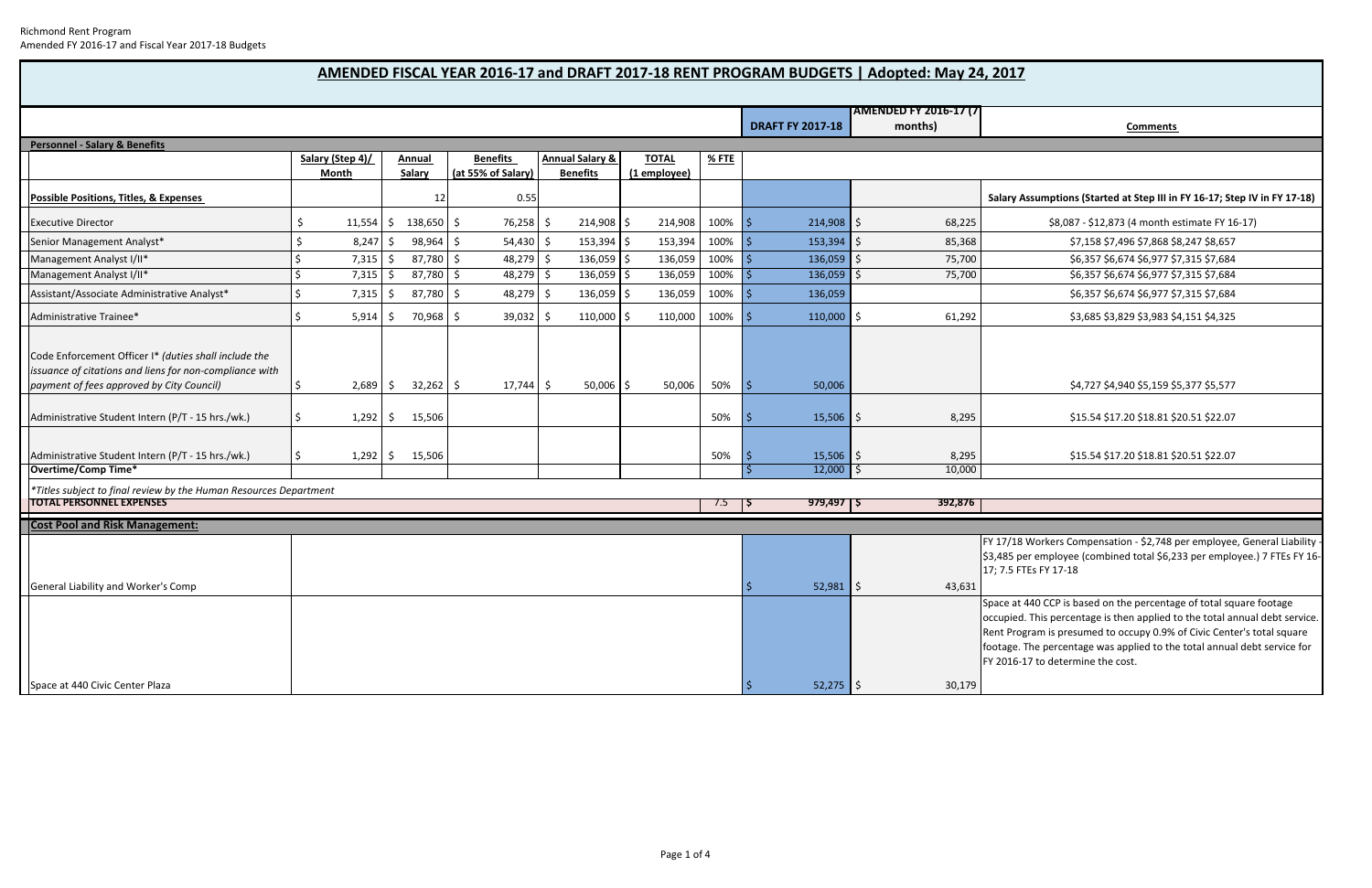### **months) Comments**

Indirect Costs are charges allocated to City Departments to reimburse the General Fund for administrative services by central service departments City Council, City Manager, City Attorney, City Clerk, Finance, HR, etc.) Allocations are determined in the City's cost allocation plan completed by external consultant. Since the Rent Program dept. is new, it was not included in the current cost allocation plan. Staff recommended using the allocation of <sup>a</sup> department similar in size. In this case, the City Manager's Office was used as the basis.

**Bral liability policy for the Rent Control program (FY 2017-18.)** 

eral PC software and costs.

I IT staff support.

Outside legal counsel to respond to litigation pertaining to the Fair Rent, Cause for Eviction, and Homeowner Protection Ordinance. Previous ation was dismissed without prejudice on Saturday, May 6, 2017. The geted amount reflects estimate for anticipated future litigation.

al Counsel to assist with training, daily operations, reviewing alations, assisting with compliance and enforcement of the Ordinance, Excess Rent Complaints, Rent Adjustment Petitions, and the hearing cess. Assumes approximately 12 hours per week (3 months for FY 17) @ \$250/hour.

al services to provide assistance to Tenants that have paid the Maximum Allowable Rent, are being evicted (Unlawful Detainer), and are e to provide evidence that their Landlord is not in compliance with the Rent, Just Cause for Eviction, and Home Owner Protection Ordinance, may be determined by policy of the Rent Board (Contract or bloyee). NOTE: FY17-18 .60 FTE (~3 days a week) Assistant City Intey salary and benefits, but does not include cost pool or risk agement.

|                                                 |  |  |  |                         | <b>AMENDED FY 2016-17 (7)</b> |                                                                                                                                           |
|-------------------------------------------------|--|--|--|-------------------------|-------------------------------|-------------------------------------------------------------------------------------------------------------------------------------------|
|                                                 |  |  |  | <b>DRAFT FY 2017-18</b> | months)                       |                                                                                                                                           |
|                                                 |  |  |  |                         |                               | Indirect Costs are charge<br>General Fund for admin<br>(i.e. City Council, City M                                                         |
|                                                 |  |  |  |                         |                               | Allocations are determi<br>an external consultant.<br>included in the current                                                             |
|                                                 |  |  |  |                         |                               | allocation of a departm<br>Office was used as the b                                                                                       |
| <b>Indirect Cost</b>                            |  |  |  | $51,454$ \$             | 31,810                        |                                                                                                                                           |
| Supplemental Liability Insurance Policy (SLIP)  |  |  |  | 25,000                  |                               | General liability policy fo                                                                                                               |
| Sub-Total Cost Pool + Risk Management           |  |  |  | $181,710$ \$            | 105,620                       |                                                                                                                                           |
| <b>IT Expenses:</b>                             |  |  |  |                         |                               |                                                                                                                                           |
| Startup Costs Year 1 and 2                      |  |  |  | $29,500$ \$<br>-S       |                               | 27,399 Estimated startup costs                                                                                                            |
| Annual IT Costs (Including replacement funding) |  |  |  | $18,683$ \$             |                               | 12,452 General PC software and                                                                                                            |
| IT Support                                      |  |  |  |                         |                               | 19,000 Additional IT staff suppo                                                                                                          |
| <b>Sub-Total IT Expenses</b>                    |  |  |  | $48,183$   \$<br>۱S     | 58,851                        |                                                                                                                                           |
| <b>Legal Costs</b>                              |  |  |  |                         |                               |                                                                                                                                           |
|                                                 |  |  |  |                         |                               | Outside legal counsel to<br>Just Cause for Eviction,<br>litigation was dismissed<br>budgeted amount refled                                |
| Outside Legal Counsel (Litigation)              |  |  |  | $50,000$ \$             | 50,000                        |                                                                                                                                           |
| Rent Program Legal Counsel                      |  |  |  | $160,000$ \$            | 40,000                        | Legal Counsel to assist v<br>regulations, assisting wi<br><b>Excess Rent Complaints</b><br>process. Assumes appro<br>16/17) @ \$250/hour. |
|                                                 |  |  |  |                         |                               |                                                                                                                                           |
|                                                 |  |  |  |                         |                               | Legal services to provide<br>Maximum Allowable Re<br>able to provide evidence                                                             |
|                                                 |  |  |  |                         |                               | Fair Rent, Just Cause for<br>as may be determined b<br>Employee). NOTE: FY17<br>Attorney salary and ben                                   |
|                                                 |  |  |  |                         |                               | management.                                                                                                                               |
| Legal Services and/or Additional Legal Counsel  |  |  |  | $135,494$ \$            | 20,000                        |                                                                                                                                           |
| <b>Sub-Total Legal Expenses</b>                 |  |  |  | $345,494$ \$            | 110,000                       |                                                                                                                                           |
| <b>Other Operating Expenses</b>                 |  |  |  |                         |                               |                                                                                                                                           |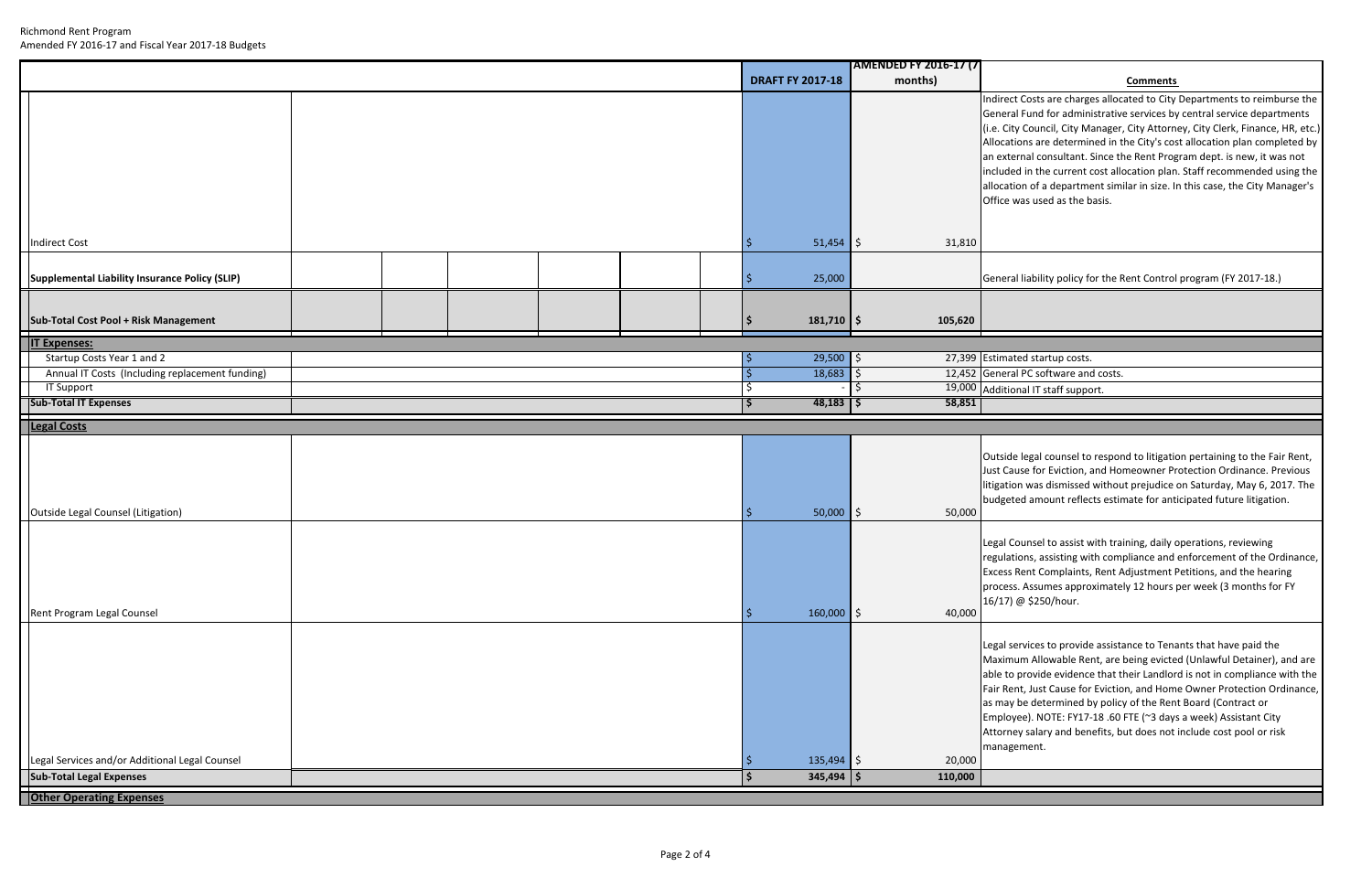Costs of mailing include production, printing, proofing, and postage umes ~\$25,000 per mailing.)

#### **months) Comments**

**printing of materials for public outreach and information.** of rental and maintenance of Xerox machines in 440 Civic Center

Miscellaneous expenses associated with program development and rations (FY 2017-18.)

 of general office supplies, timestamp, and office furniture (e.g. desk rs.)

Relocation assistance to provide counseling support and services to ants, as may be determined by policy of the Rent Board.

Mediation services to provide <sup>a</sup> mediation option for Landlords and Tenants to potentially reduce demands for formal hearings, as may be determined by policy of the Rent Board; Assumes 8 cases per month, 0/hr., 6 hours maximum.

ring Officer services to ensure that hearings are administered in accordance with adopted Rent Board rules and procedures (Contract or bloyee - does not include benefits, cost pool, or risk management). Assumes 2 hours per case @ \$220/hour.

Professional services and technical assistance to assist with startup gram design, processes, and administration. Services are likely to conclude by the end of FY 2017‐18.

al and professional trainings (e.g. dispute resolution, handling of sensitive information) for staff, attendance at conferences (FY 2017‐18.)

cational and reference materials (FY 2017-18.)

|                                                    |                                      | <b>AMENDED FY 2016-17 (7)</b> |                                                         |
|----------------------------------------------------|--------------------------------------|-------------------------------|---------------------------------------------------------|
|                                                    | <b>DRAFT FY 2017-18</b>              | months)                       |                                                         |
|                                                    |                                      |                               | Costs of mailing include pr                             |
| <b>Postage &amp; Mailing</b>                       | 75,000                               | <b>S</b>                      | 50,000 (assumes ~\$25,000 per ma                        |
|                                                    |                                      |                               |                                                         |
|                                                    |                                      |                               |                                                         |
| <b>Copying &amp; Duplicating</b>                   | $50,000$ \$                          |                               | 10,000 Bulk printing of materials                       |
| Copy Machine Rental                                | $5,000$ \$                           | 3,500 Plaza.                  | Cost of rental and mainter                              |
|                                                    |                                      |                               | Miscellaneous expenses a                                |
| <b>Miscellaneous Expenses</b>                      | 10,000                               |                               | operations (FY 2017-18.)                                |
|                                                    |                                      |                               | Cost of general office supp                             |
| <b>Office Supplies and Furniture</b>               | $6,000$ \$                           |                               | 1,000 chairs.)                                          |
| <b>Sub-Total Other Operating</b>                   | $\mathsf{\hat{S}}$<br>$146,000$   \$ | 64,500                        |                                                         |
| <b>Professional and Admin Services</b>             |                                      |                               |                                                         |
| <b>Professional Service Contracts:</b>             |                                      |                               |                                                         |
|                                                    |                                      |                               | Professional services and t                             |
|                                                    |                                      |                               | program design, processes                               |
| <b>Management Partners</b>                         | $20,000$ \$<br>S.                    |                               | 128,500 conclude by the end of FY                       |
| <b>Professional and Admin Services (continued)</b> |                                      |                               |                                                         |
|                                                    |                                      |                               |                                                         |
|                                                    |                                      |                               | Relocation assistance to p                              |
| <b>Relocation Assistance</b>                       | $10,000$ \$                          | 10,000                        | Tenants, as may be deterr                               |
|                                                    |                                      |                               |                                                         |
|                                                    |                                      |                               | Mediation services to prov                              |
|                                                    |                                      |                               | Tenants to potentially red                              |
|                                                    |                                      |                               | determined by policy of th<br>\$100/hr., 6 hours maximu |
| <b>Mediation Services</b>                          | $60,000$ \$                          | 15,000                        |                                                         |
|                                                    |                                      |                               |                                                         |
|                                                    |                                      |                               | Hearing Officer services to<br>accordance with adopted  |
|                                                    |                                      |                               | Employee - does not inclu                               |
|                                                    |                                      |                               | Assumes 2 hours per case                                |
| <b>Hearing Officer Services</b>                    | $80,000$ \$<br>$\ddot{\bm{\zeta}}$   | 20,000                        |                                                         |
|                                                    |                                      |                               |                                                         |
|                                                    |                                      |                               | Translation services to ens                             |
|                                                    |                                      |                               | both English and Spanish,                               |
|                                                    |                                      |                               | may be advantageous for<br>month @ \$0.14/word and      |
|                                                    |                                      |                               |                                                         |
| <b>Translation Services</b>                        | $30,000$ \$<br>-\$                   | 10,000                        |                                                         |
| <b>Community Education</b>                         | 20,000                               | 5,000                         | LEAP Digital Rent Program                               |
| Mileage                                            | $\zeta$<br>1,000                     |                               | Use of City pool car (FY 20                             |
|                                                    |                                      |                               |                                                         |
|                                                    |                                      |                               | Legal and professional tra                              |
| <b>Training / Conferences</b>                      | 15,000                               |                               | sensitive information) for                              |
| <b>Cell Phone</b>                                  | $\frac{1}{2}$<br>1,200               |                               | Assumed for (FY 2017-18.)                               |
| <b>Books</b>                                       | $\zeta$<br>200                       |                               | Educational and reference                               |

Translation services to ensure that all forms and notices are available in English and Spanish, at <sup>a</sup> minimum, and for oral translation, as it be advantageous for administration. Assumes 9,000 words per month @ \$0.14/word and 25 hours of verbal translation @ \$50.00/hour.

**Digital Rent Program Literacy Proposal and other outreach activities.** 

of City pool car (FY 2017-18.)